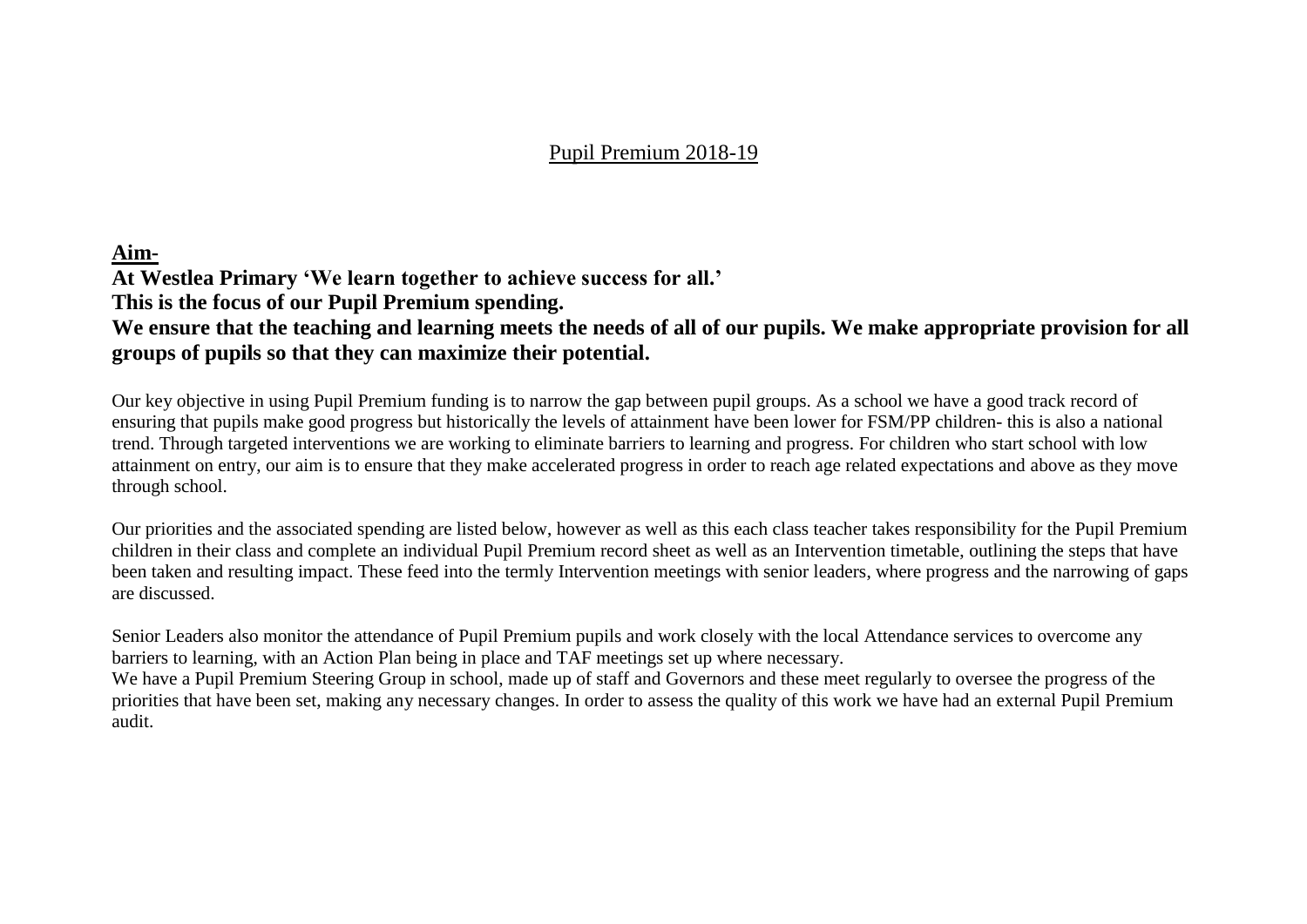# **Spending Priorities 2018-2019**

| <b>Use of Funding</b>              | Cost      |
|------------------------------------|-----------|
| KS1 Intervention                   | £5,000    |
| <b>Additional Teacher</b>          | £49,800   |
| <b>Additional Support</b><br>Staff | £49,000   |
| <b>Improve Attendance</b>          | £4,000    |
| <b>Cool Milk</b>                   | £1,600    |
| <b>Music Tuition</b>               | £3,000    |
| OAA/Educational<br>visits          | £6,700    |
|                                    |           |
| <b>Total</b>                       | £,119,100 |
| <b>Pupil Premium</b><br>Allocation | £119,100  |

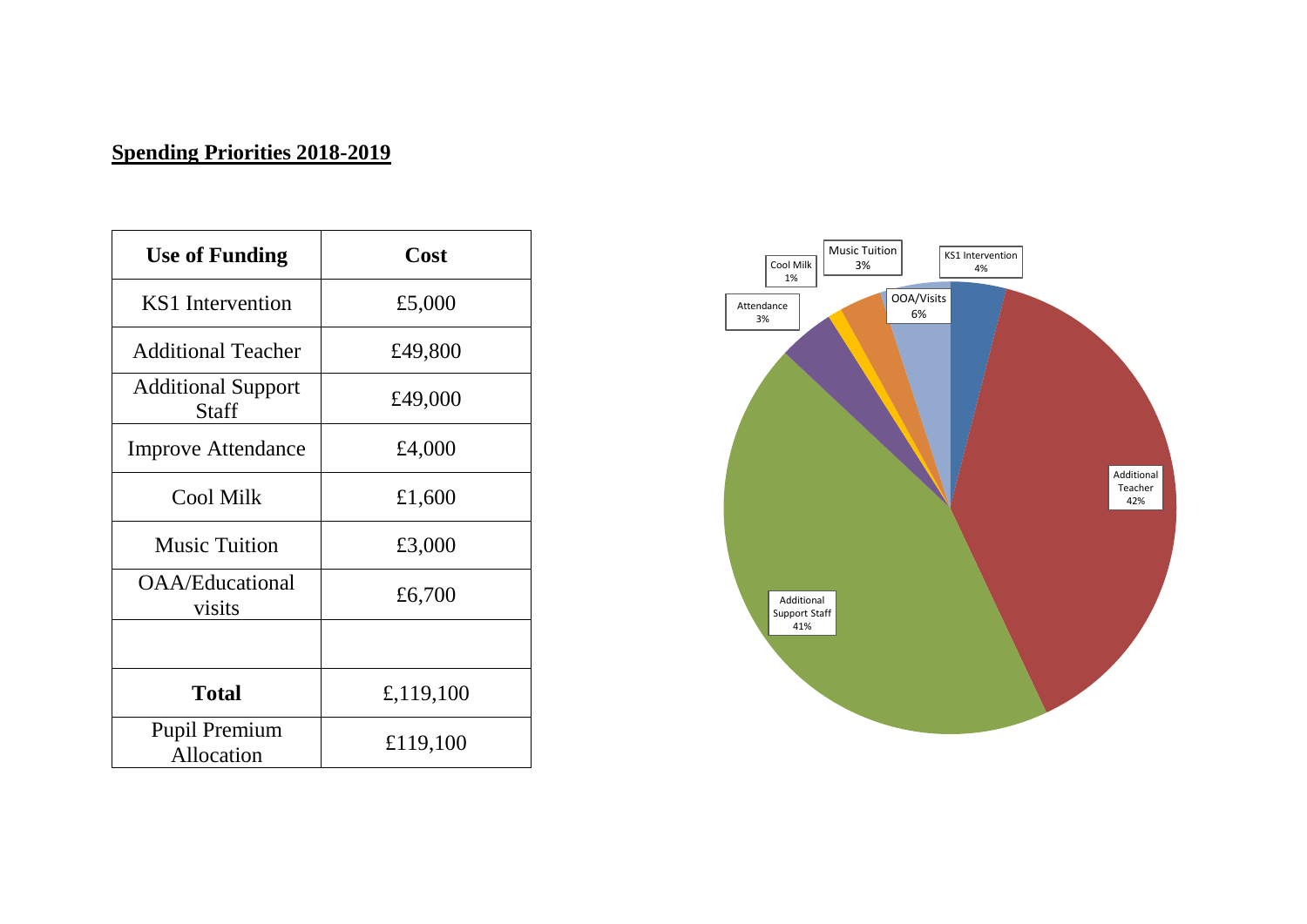| <b>Desired</b>      | <b>Action</b>              | Cost    | <b>Staff Lead</b> | <b>Monitoring/Review</b> | <b>Outcome/Impact</b> |
|---------------------|----------------------------|---------|-------------------|--------------------------|-----------------------|
| <b>Outcome</b>      |                            |         |                   | Date                     |                       |
| To accelerate       | An additional TA will be   | £4,000  | Deputy Head       | On-going monitoring      | The Pupil Premium     |
| progress and        | employed for 50% of the    |         | teacher           | with half                | gap was significantly |
| narrow              | week to work with          |         |                   | termly/termly            | reduced in 2019, with |
| performance gaps    | focused groups in literacy |         |                   | assessments              | the Pupil Premium     |
| at KS1              | and maths. (Costs          |         |                   |                          | children's attainment |
|                     | included below)            |         |                   | Review date- January     | being the same as the |
|                     | A teacher will be          |         |                   | 2019                     | other children in     |
|                     | employed atleast one       |         |                   |                          | writing and better    |
|                     | afternoon a week to do     |         |                   |                          | than in maths and     |
|                     | individualised             |         |                   |                          | reading at KS1.       |
|                     | intervention/catch up      |         |                   |                          |                       |
|                     | programs                   |         |                   |                          |                       |
| To reduce the Y6    | An additional teacher will | £43,000 | KS2 Leader        | On-going monitoring      | 47% of the Pupil      |
| class size in order | be employed so that the    |         |                   | with half                | Premium were SEND     |
| to develop a        | Y6 class can be halved.    |         |                   | termly/termly            | so the Pupil Premium  |
| personalised,       | This will also allow each  |         |                   | assessments              | Reading, Writing and  |
| focused approach    | teacher to focus on either |         |                   |                          | Maths combined was    |
| to learning, with   | literacy or numeracy so    |         |                   | Review date- January     | below National;       |
| increased           | developing an expertise in |         |                   | 2019                     | however 55% of the    |
| opportunities for   | this area.                 |         |                   |                          | Pupil Premium         |
| learning and        |                            |         |                   |                          | children without      |
| sustained progress  |                            |         |                   |                          | SEND were at          |
| at KS2              |                            |         |                   |                          | standard for RWM.     |
|                     |                            |         |                   |                          | The RWM 3 year        |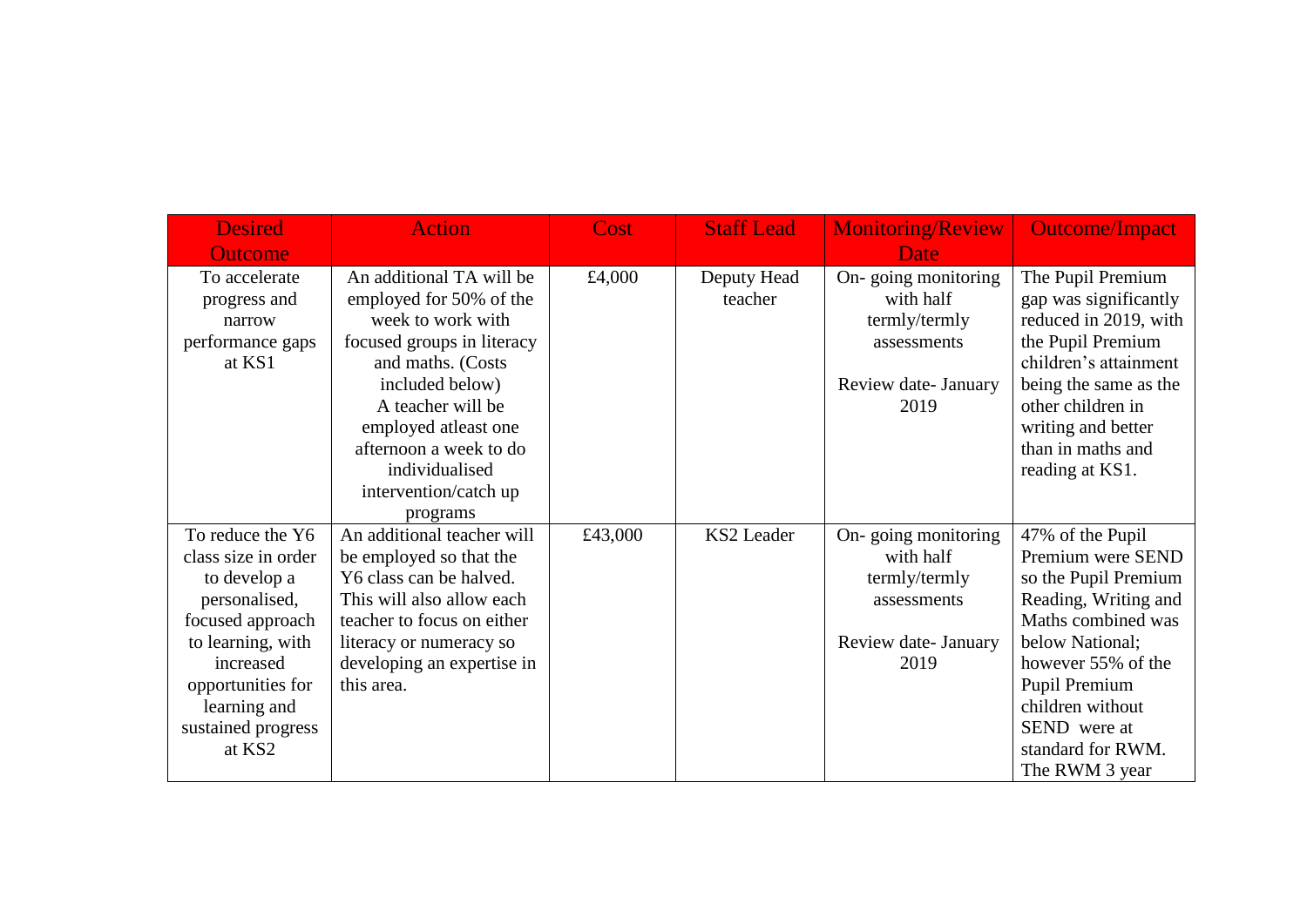|                     |                             |         |              |                       | average (2017-19) At<br>Standard is above<br><b>National Standards</b><br>and virtually in line at<br>Greater Depth. |
|---------------------|-----------------------------|---------|--------------|-----------------------|----------------------------------------------------------------------------------------------------------------------|
| To maximize         | Two TAs will be             |         |              |                       |                                                                                                                      |
|                     |                             | £49,000 | Head teacher | On-going monitoring   | The gaps across                                                                                                      |
| progress and so     | employed so that every      |         |              | with half             | school vary. With                                                                                                    |
| narrow gaps across  | class at least two members  |         |              | termly/termly         | some classes/subjects                                                                                                |
| all of the school   | of staff so allowing        |         |              | assessments           | having no gaps at all.                                                                                               |
| through individual  | interventions to occur      |         |              |                       | The average gap                                                                                                      |
| and group           | matched to specific         |         |              | Review date- January  | across school is -14                                                                                                 |
| interventions.      | abilities and desired       |         |              | 2019                  | with the smallest gap                                                                                                |
|                     | outcomes                    |         |              |                       | being in maths.                                                                                                      |
| To increase the     | Free access to breakfast    | £4,000  | Head teacher | This is to be         | PP attendance is not                                                                                                 |
| attendance of the   | club is to be offered to    |         |              | monitored termly for  | dropping and has                                                                                                     |
| Pupil               | those PP/FSM children       | £2,000  |              | uptake and impact on  | increased -                                                                                                          |
| Premium/Free        | whose attendance is below   |         |              | attendance            | $2016 - 17 = 94.42$                                                                                                  |
| <b>School Meals</b> | expectations.               |         |              |                       | $2017 - 18 = 95.08$                                                                                                  |
| children            | Prizes/visits to be         |         |              | Review date- July     | $2018-19=94.51$                                                                                                      |
|                     | arranged to promote         |         |              | 2019                  | so the strategies                                                                                                    |
|                     | excellent attendance.       | £1,400  |              |                       | being used are having                                                                                                |
|                     | Cool milk to increase       |         |              |                       | an impact. These will                                                                                                |
|                     | participation/concentration |         |              |                       | continue.                                                                                                            |
|                     | in school activities        |         |              |                       |                                                                                                                      |
| For all pupils to   | All pupils in Y4 have       | £3,000  | Head teacher | Monitored termly with | All of the FSM/PP                                                                                                    |
| learn to play an    | brass lessons once a week   |         |              | an annually music     | pupils learned to play                                                                                               |
| instrument as a     | with those PP children      |         |              | show occurring to     | an instrument and all                                                                                                |
| means of            | who want to continue this   |         |              | show case the         | the FSM pupils were                                                                                                  |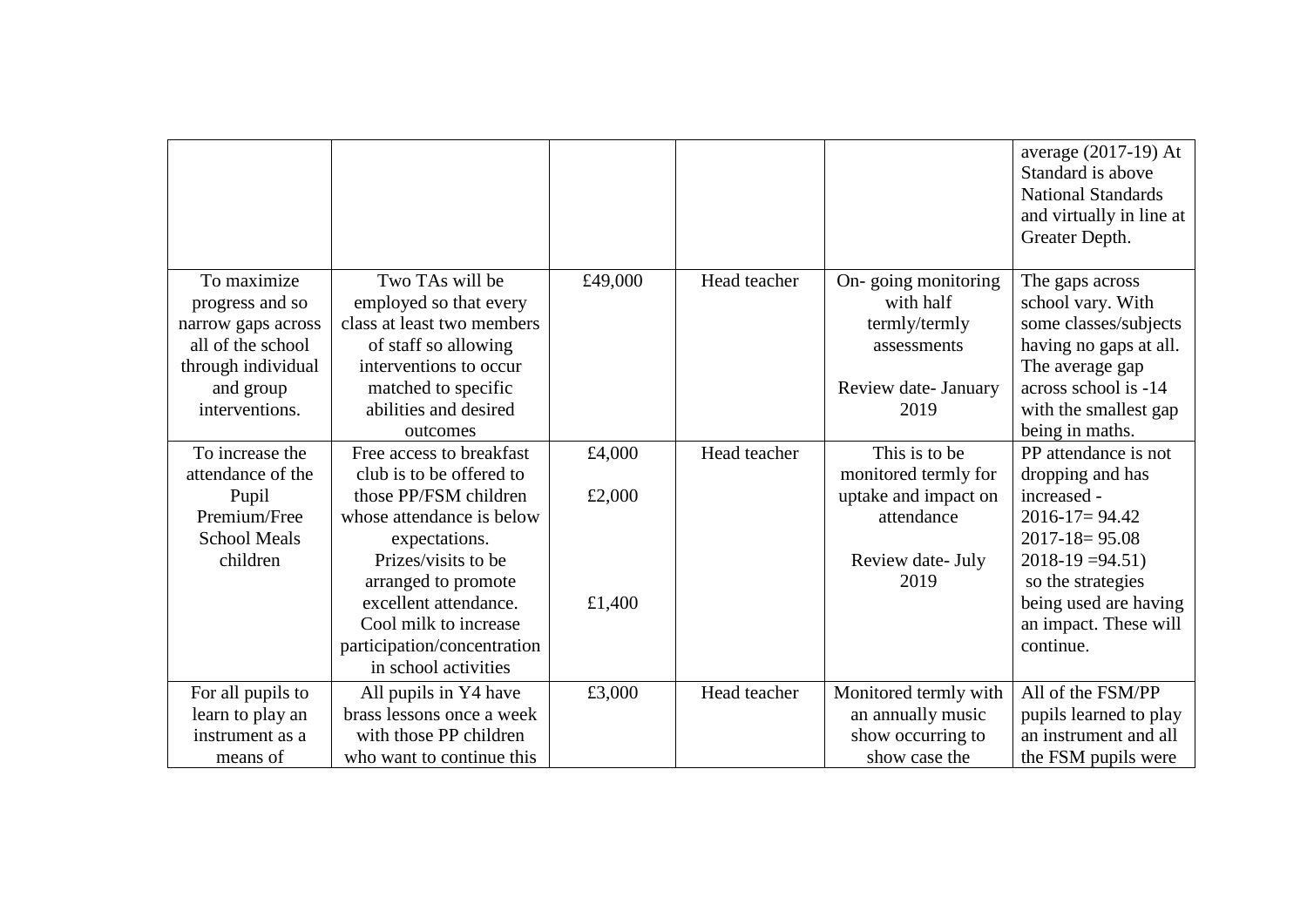| extending learning | in Y5 having the fees paid |        |              | childrens' talents for | given the opportunity  |
|--------------------|----------------------------|--------|--------------|------------------------|------------------------|
| opportunities and  | for by the school          |        |              | all the school and the | to continue to play in |
| gaining            |                            |        |              | parents                | Y5. All performed at   |
| confidence/success |                            |        |              | Review date-           | the annual music       |
|                    |                            |        |              | September 2018         | show.                  |
| To ensure all      | All OAA/Educational        | £6,060 | Head teacher | Monitored termly and   | All PP/FSM pupils      |
| pupils have access | visits are subsidized so   |        |              | on an individual basis | had equality of        |
| to all external    | allowing all of the        |        |              |                        | opportunity to attend  |
| learning           | children the chance to     |        |              | Review date-           | all educational        |
| opportunities as a | fully participate          |        |              | September 2018         | visits/residentials.   |
| means of           |                            |        |              |                        |                        |
| maximising         |                            |        |              |                        |                        |
| progress and       |                            |        |              |                        |                        |
| narrowing gaps,    |                            |        |              |                        |                        |
| with horizons      |                            |        |              |                        |                        |
| being broadened    |                            |        |              |                        |                        |

# **Impact of Pupil Premium Spending 2017-18**

| Project                          | Outcome/Impact                                                    |
|----------------------------------|-------------------------------------------------------------------|
| <b>Extra Tuition/Boosters Y6</b> | Y6 progress- the value added from KS1 to KS 2 increased to        |
|                                  | Reading-4.3 Writing-4.3 and Maths-4.7. RWM - 71% At Standard      |
|                                  | (maintained) and 12% at Greater Depth (improved). The progress of |
|                                  | the PP is higher than the progress of the NPP in all aspects.     |
| <b>Additional Teacher in Y6</b>  | Y6 standards were maintained at At Standard and at Greater Depth, |
|                                  | with GPS being a significant improvement on 2017. The gap between |
|                                  | PP and NPP has reduced over the last three years (2016-18)        |